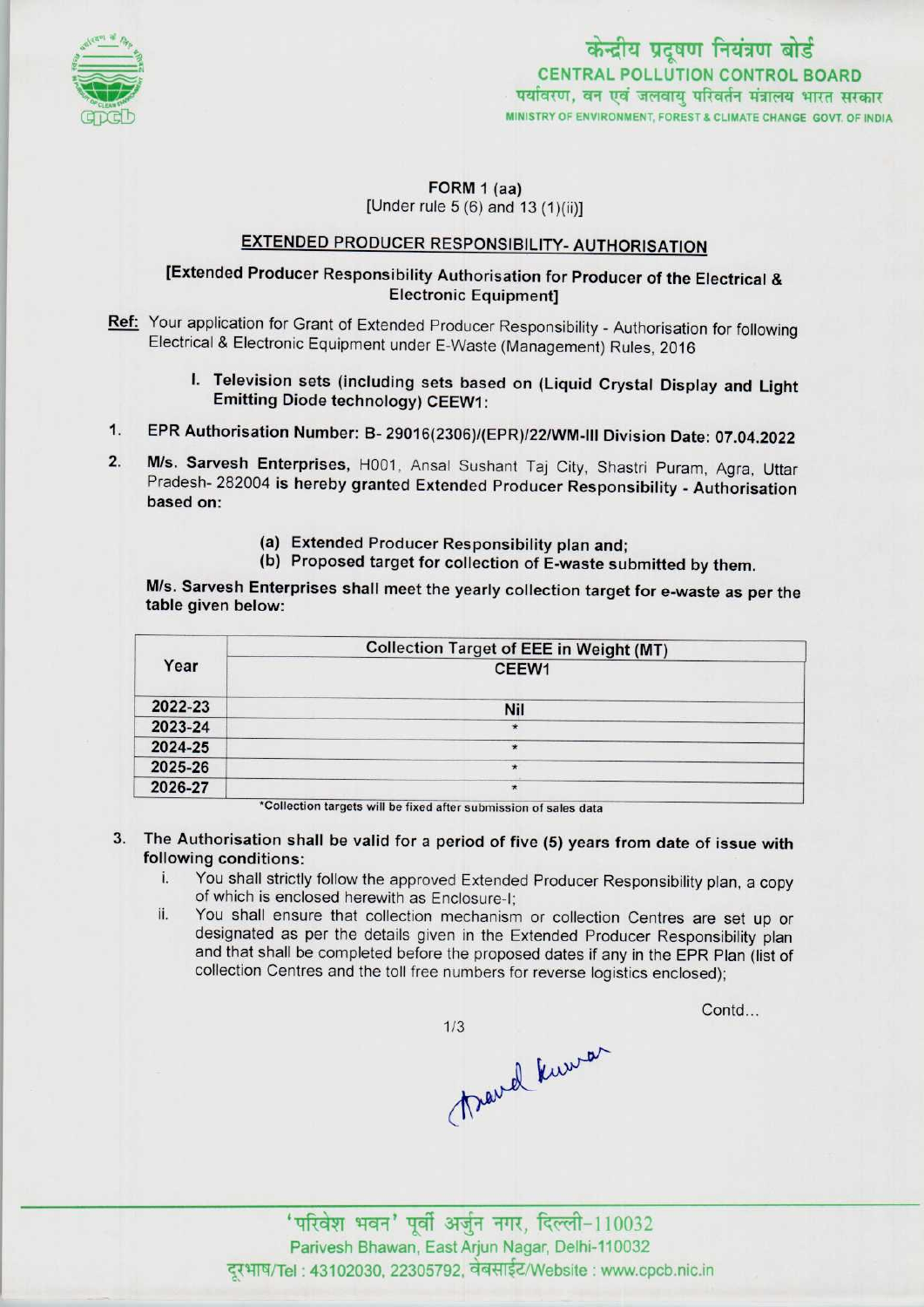

From pre page...

- iii. You shall ensure that all the collected e-waste is channelized to your dismantler/recycler M/s E Waste Recyclers India, Shed No. 15, Roz ka Meo Industrial area, Nuh, Haryana and record shall be maintained at dismantler/recycler and at your end.
- iv. You shall maintain records, in Form-2 of these Rules, of e-waste and make such records available for scrutiny by Central Pollution Control Board;
- v. You shall file annual returns in Form-3 to the Central Pollution Control Board on or before 30th day of June following the financial year to which that returns relates.

## vi. General Terms & Conditions of the Authorisation:

- a.The authorisation shall comply with provisions ofthe Environment (Protection) Act, 1986 and the E-waste (Management) Rules,2016 made there under;
- b.The authorisation or its renewal shall be produced for inspection at the request of an officer authorised by the Central Pollution Control Board;
- c.Any change in the approved Extended Producer Responsibility plan should be informed to Central Pollution Control Board within 15 days on which decision shall be communicated by Central Pollution Control Board within sixty days;
- d. It is the duty of the authorised person to take prior permission of the Central Pollution Control Board to close down any collection centre/points or any other facility which are part of the EPR plan;
- e. An application for the renewal of authorisation shall be made as laid down in subrule (vi) of rule of 13(1) the E-Waste (Management) Rules, 2016;
- f.The Board reserves right to cancel/amend/revoke the authorisation at any time as per the policy of the Board or Government.

#### vii. Additional Conditions: •

- a) That the applicant will submit annual sales data along with annual returns;
- b)That the applicant has to ensure that the addresses of collection points provided by them in their EPR Plan are correct and traceable and the collection points/centres are functional;
- c) That the applicant will submit revised application for grant of EPR Authorisation in case of applicant adding/changing PRO or changing its EPR Plan;
- d)That the applicant has to ensure that the e-waste collected at collection centres/points or through Buy-back and DRS mentioned in the application should reach to its authorized dismantler/recycler;

**Contd** 

2/3<br>Avand Kurrer